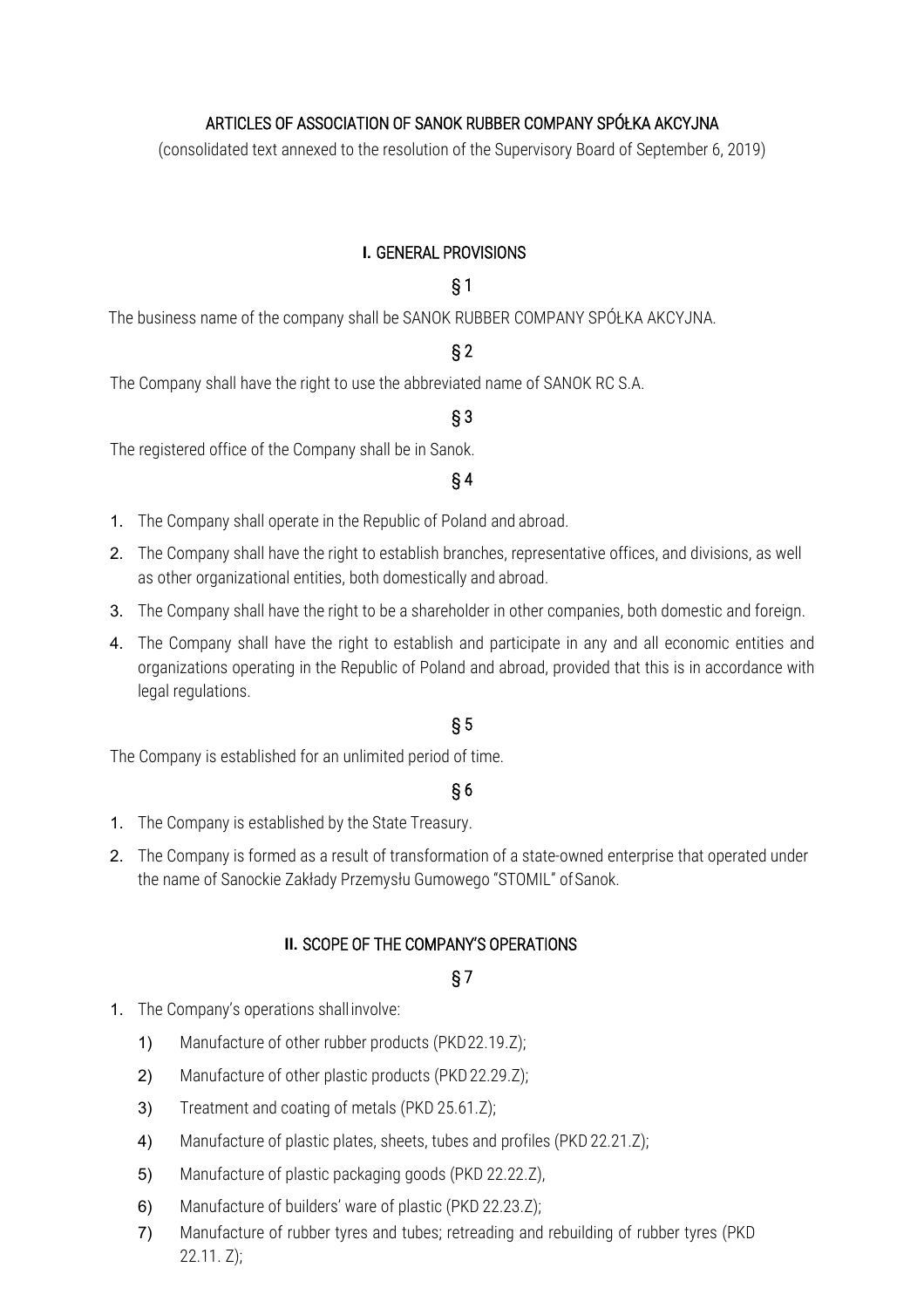- 8) Machining (PKD 25.62.Z);
- 9) Manufacture of tools (PKD 25.73.Z);
- 10) Manufacture of steel containers (PKD 25.91.Z);
- 11) Manufacture of wire products, chain and springs (PKD 25.93.Z);
- 12) Manufacture of other fabricated metal products n.e.c. (PKD 25.99.Z);
- 13) Manufacture of other electronic and electric wires and cables (PKD 27.32.Z);
- 14) Manufacture of bearings, gears, gearing and driving elements (PKD 28.15.2);
- 15) Manufacture of metal forming machinery (PKD 28.41.Z);
- 16) Manufacture of other machine tools (PKD 28.49.Z);
- 17) Manufacture of plastics and rubber machinery (PKD 28.96.Z);
- 18) Repair and maintenance of fabricated metal products (PKD 33.11.Z);
- 19) Repair and maintenance of machinery (PKD 33.12.Z);
- 20) Repair and maintenance of other equipment (PKD 33.19.7);
- 21) Installation of industrial machinery and equipment (PKD 33.20.7);
- 22) Production of electricity (PKD 35.11.Z);
- 23) Transmission of electricity (PKD 35.12.Z);
- 24) Distribution of electricity (PKD 35.13.Z);
- 25) Trade of electricity (PKD 35.14.Z);
- 26) Steam and air conditioning supply (PKD 35.30.Z);
- 27) Water collection, treatment and supply (PKD 36.00.Z);
- 28) Sewerage (PKD 37.00.Z);
- 29) Collection of hazardous waste (PKD 38.12.Z);
- 30) Dismantling of wrecks (PKD 38.31.Z);
- 31) Plumbing, heat, gas and air-conditioning installation (PKD 43.22.Z);
- 32) Sale of cars and light motor vehicles (PKD 45.11.Z);
- 33) Sale of other motor vehicles, except for motorcycles (PKD 45.19.2);
- 34) Wholesale of chemical products (PKD 46.75.Z);
- 35) Wholesale of other intermediate products (PKD 46.76.Z);
- 36) Wholesale of waste and scrap (PKD 46.77.Z);
- 37) Other retail sale of new goods in specialised stores (PKD 47.78.2);
- 38) Other retail sale not in stores, stalls or markets (PKD 47.99.7);
- 39) Freight transport by road (PKD 49.41.Z);
- 40) Computer programming activities (PKD 62.01.Z);
- 41) Computer consultancy activities (PKD 62.02.Z);
- 42) Computer facilities management activities (PKD 62.03.Z);
- 43) Other information technology and computer service activities (PKD 62.09.2);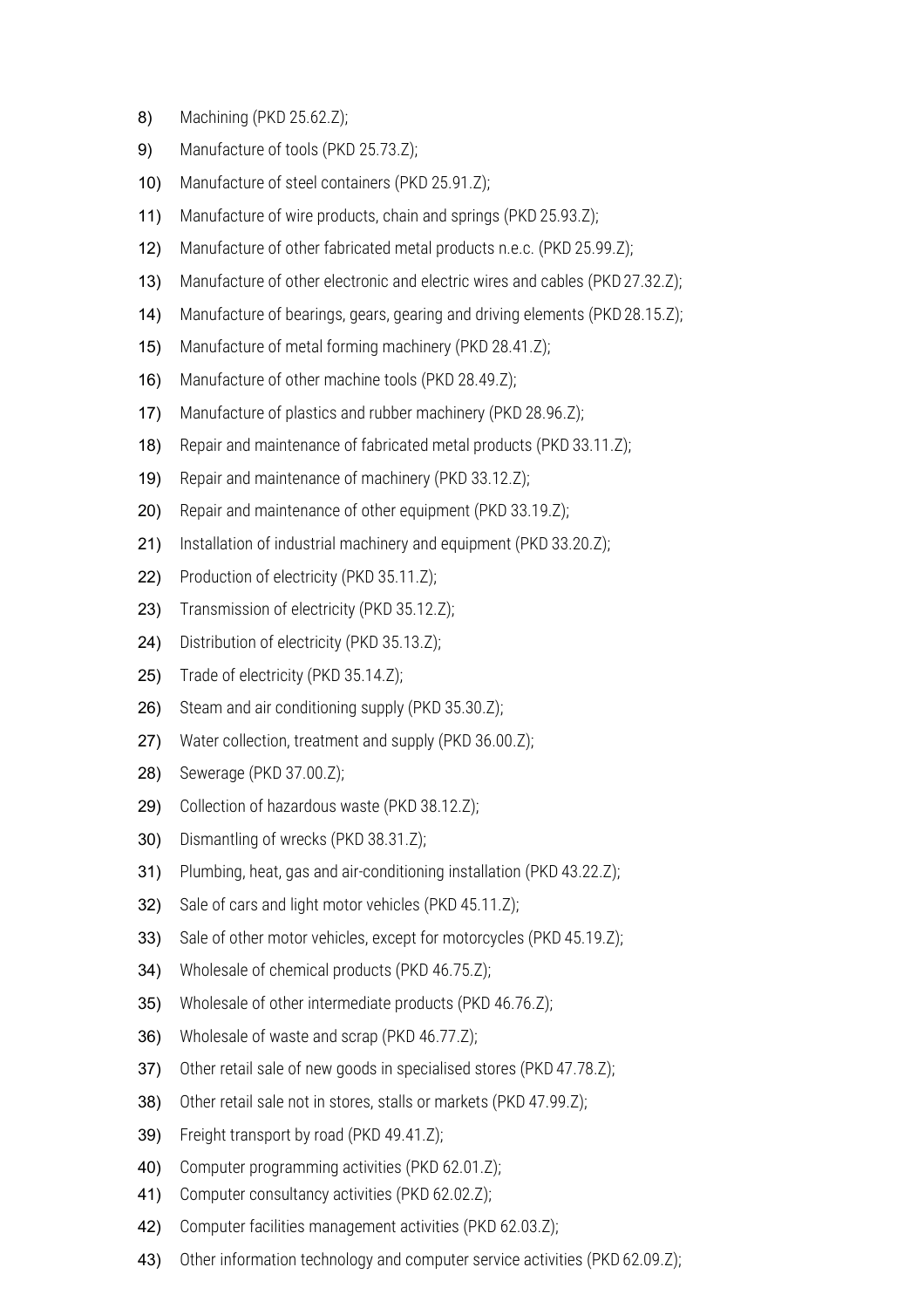- 44) Data processing, hosting and related activities (PKD 63.11.Z);
- 45) Other monetary intermediation (PKD 64.19.Z);
- 46) Other financial service activities, except insurance and pension funding n.e.c. (PKD 64.99.Z);
- 47) Buying and selling of own real estate (PKD 68.10.Z);
- 48) Renting and operating of own or leased real estate (PKD 68.20.7);
- 49) Accounting, bookkeeping and auditing activities; tax consultancy (PKD 69.20.2);
- 50) Public relations and communication activities (PKD 70.21.Z);
- 51) Business and other management consultancy activities (PKD70.22.Z);
- 52) Engineering activities and related technical consultancy (PKD 71.12.Z);
- 53) Technical testing and analysis (PKD 71.20.B);
- 54) Other research and experimental development on natural sciences and engineering (PKD 72.19.Z);
- 55) Market research and public opinion polling (PKD 73.20.Z);
- 56) Other professional, scientific and technical activities n.e.c (PKD 74.90.Z);
- 57) Renting and leasing of cars and light motor vehicles (PKD 77.11.Z);
- 58) Renting and leasing of other motor vehicles, except for motorcycles (PKD77.12.Z);
- 59) Renting and leasing of office machinery and equipment (including computers) (PKD 77.33.Z);
- 60) Renting and leasing of other machinery, equipment and tangible goods n.e.c. (PKD 77.39.Z);
- 61) Leasing of intellectual property and similar products, except copyrighted works (PKD 77.40.Z);
- 62) Activities of employment placement agencies (PKD 78.10.Z);
- 63) Temporary employment agency activities (PKD 78.20.Z);
- 64) Other human resources provision (PKD 78.30.Z);
- 65) Repair and maintenance of computers and peripheral equipment (PKD95.11.Z);
- 66) Activities of other transport agencies (PKD 52.29.C).
- 2. Operations requiring a licence or a permission shall be commenced by the Company once the relevant licences and permissions have been obtained.

### **III.** SHARE CAPITAL

### § 8

1. The Company's share capital shall be PLN 5,376,384.40 (five million three hundred and seventy-six thousand three hundred and eighty-four and 40/100) and shall be divided into

26,881,922 (twenty-six million eight hundred and eighty-one thousand nine hundred and twenty-two) ordinary bearer shares.

2. The nominal value of a single share shall be PLN 0.20 (zero point twenty).

3. The share capital may be increased by means of a resolution of the General Meeting. Increasing the share capital shall require amending the Articles of Association and shall be carried out by means of issuing new shares or increasing the nominal value of the existing shares.

4. With the exception of the shares taken up in connection with the transformation of the state-owned enterprise that operated under the name of Sanockie Zakłady Przemysłu Gumowego STOMIL of Sanok, the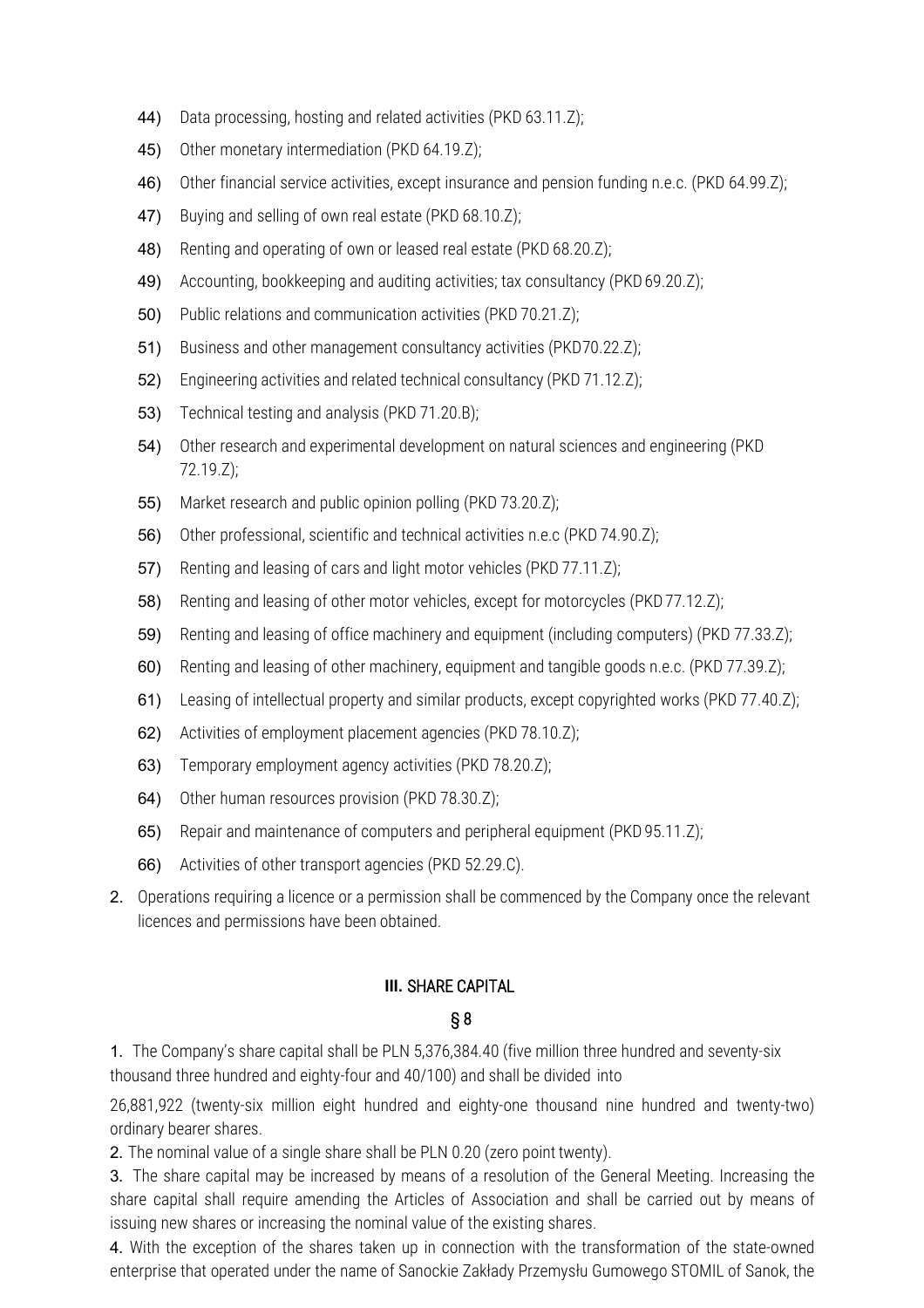remaining shares have been fully paid for in cash.

5. Each share shall carry one vote at the General Meeting.

6. The nominal value of the conditional increase of the Company's share capital shall not exceed PLN 215,054.40 (two hundred and fifteen thousand and fifty-four and 40/100) and shall be divided into not more than 1,075,272 (one million and seventy-five thousand two hundred and seventy-two) ordinary bearer shares issued in the following series:

1) Series A1 ordinary bearer shares in the amount of not more than 268,818 (two hundred and sixty-eight thousand eight hundred and eighteen),

2) Series B1 ordinary bearer shares in the amount of the not more than 322,584 (three hundred and twenty-two thousand five hundred and eighty-four),

3) Series C1 ordinary bearer shares in the amount of not more than 376,350 (three hundred and seventysix thousand three hundred and fifty),

4) Series D1 ordinary bearer shares in the amount of not more than 430,116 (four hundred and thirty thousand one hundred and sixteen),

7. The purpose of the conditional increase of the share capital shall be:

1) To grant the right to take up series A1 shares to holders of A1 subscription warrants issued by the Company pursuant to Resolution No. 16 of the Ordinary General Meeting of the Company of 23 June 2014; 2) To grant the right to take up series B1 shares to holders of B1 subscription warrants issued by the Company pursuant to Resolution No. 16 of the Ordinary General Meeting of the Company of 23 June 2014; 3) To grant the right to take up series C1 shares to holders of C1 subscription warrants issued by the Company pursuant to Resolution No. 16 of the Ordinary General Meeting of the Company of 23 June 2014; 4) To grant the right to take up series D1 shares to holders of D1 subscription warrants issued by the Company pursuant to Resolution No. 16 of the Ordinary General Meeting of the Company of 23 June 2014. 8. The holders of A1 subscription warrants issued by the Company pursuant to Resolution No. 16 of the Ordinary General Meeting of the Company of 23 June 2014 shall be entitled to take up series A1 shares. 9. The holders of B1 subscription warrants issued by the Company pursuant to Resolution No. 16 of the Ordinary General Meeting of the Company of 23 June 2014 shall be entitled to take up series B1 shares. 10. The holders of C1 subscription warrants issued by the Company pursuant to Resolution No. 16 of the Ordinary General Meeting of the Company of 23 June 2014 shall be entitled to take up series C1 shares. 11. The holders of D1 subscription warrants issued by the Company pursuant to Resolution No. 16 of the

Ordinary General Meeting of the Company of 23 June 2014 shall be entitled to take up series D1 shares. 12. The holders of A1 subscription warrants shall be entitled to exercise the right to take up series A1 shares by 31 December 2022.

13. The holders of B1 subscription warrants shall be entitled to exercise the right to take up series B1 shares by 31 December 2022.

14. The holders of C1 subscription warrants shall be entitled to exercise the right to take up series C1 shares by 31 December 2022.

15. The holders of D1 subscription warrants shall be entitled to exercise the right to take up series D1 shares by 31 December 2022.

16. Series A1 shares shall be issued to the holders of A1 subscription warrants against a cash contribution.

17. Series B1 shares shall be issued to the holders of B1 subscription warrants against a cash contribution.

18. Series C1 shares shall be issued to the holders of C1 subscription warrants against a cash contribution.

19. Series D1 shares shall be issued to the holders of D1 subscription warrants against a cash contribution.

§ 9

The shareholders shall not have the right to demand that bearer shares be converted to registered shares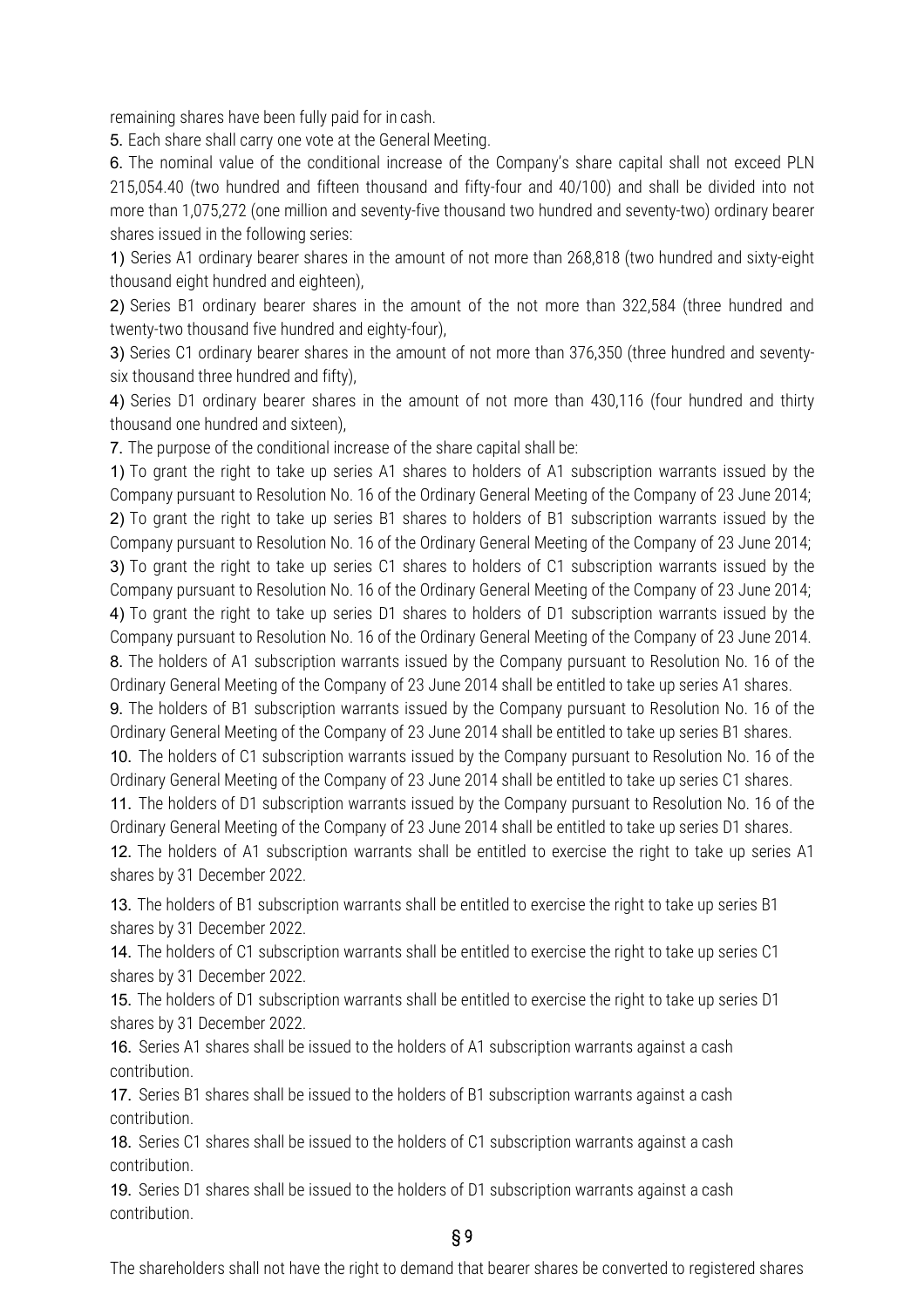in the period in which these shares remain dematerialized.

#### § 10

- 1. The Company's shares may be redeemed upon the shareholder's consent, by way of their acquisition by the Company.
- 2. Redemption of shares shall require a decrease of the Company's share capital. Shares shall be redeemed against consideration.

### **IV.** THE COMPANY'S GOVERNING BODIES

### § 11

The Company's governing bodies shall be:

- 1) the General Meeting;
- 2) the Supervisory Board;
- 3) the Management Board.

### **V.** THE GENERAL MEETING

### § 12

- 1. An Ordinary General Meeting shall be convened not later than within six months from the end of each business year.
- 2. Extraordinary General Meetings shall be convened by the Management Board, on its own initiative or at the written request of the Supervisory Board or a shareholder or shareholders holding at least one twentieth of the share capital. The request may be submitted in an electronic form (via e-mail, providing information identifying the requesting party).
- 3. The Supervisory Board shall convene:
	- 1) An Ordinary General Meeting if the Management Board failed to convene an Ordinary General Meeting by the required date;
	- 2) An Extraordinary Shareholders Meeting if the Supervisory Board deems itnecessary;
	- 3) An Extraordinary General Meeting if the Management Board failed to convene an Extraordinary General Meeting at the request of a shareholder or shareholders entitled to do so or the Supervisory Board, within fourteen days from the submission of the relevant request.
- 4. Subject to the mandatory provisions of law, a General Meeting shall be convened by means of an announcement published, at least twenty-six days prior to the date of the General Meeting, on the Company's website and in the manner specified for the provision of ongoing information, as per the relevant legal regulations.

- 1. The Supervisory Board and the shareholder or shareholders representing at least one twentieth of the share capital shall have the right to request that particular matters be included in the agenda of a General Meeting. The request should include a justification and a draft of the resolution concerning the proposed item of the agenda. The request shall be made to the Management Board, in writing or in an electronic form (via e-mail, providing information identifying the requesting party).
- 2. The request referred to in § 13.1, above, shall be made to the Management Board not later than twenty-one days prior to the announced date of the General Meeting. Requests made after this date by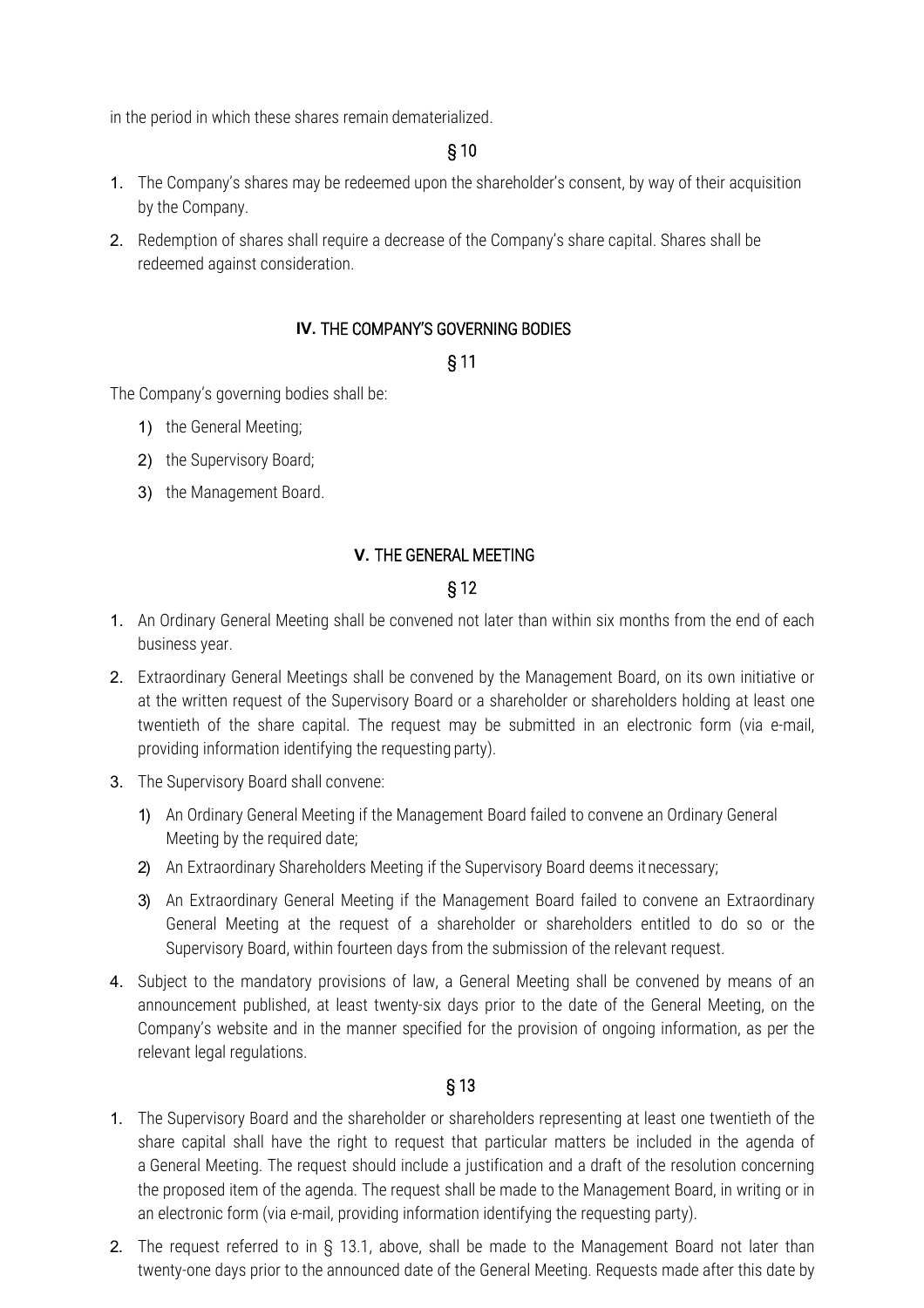a shareholder representing at least one twentieth of the share capital shall be deemed to be a request for convening another General Meeting, unless the requesting shareholder withdraws his request.

3. The Management Board shall immediately, not later, however, than eighteen days prior to the announced date of the General Meeting, announce changes to the agenda made on its own initiative or at the request of the Supervisory Board, a shareholder, or shareholders. The announcement shall be made in a manner appropriate for convening the GeneralMeeting.

## § 14

- 1. During a General Meeting, each of the shareholders shall have the right to put forward, until the Chairman orders a vote, drafts of resolutions concerning the matters included in the agenda.
- 2. Prior to the General Meeting, the shareholder or shareholders of the Company representing at least one twentieth of the share capital may submit to the Company, in writing or in an electronic form, draft resolutions concerning the matters included in the agenda of the General Meeting or matters that are to be introduced to the agenda. The Company shall publish draft resolutions on its website without delay.

# § 15

Any and all matters included by the Management Board in the agenda of a General Meeting shall be first presented to the Supervisory Board for examining and issuing an opinion. The opinions of the Supervisory Board shall be presented to the General Meeting not later than prior to the opening of the Meeting, together with the other documents provided to the shareholders participating in the General Meeting, and shall be published on the Company's website.

# § 16

The General Meetings shall be held as per the decision of the entity convening the General Meeting, in Sanok or in Warsaw.

# § 17

Subject to the mandatory provisions of law, the General Meeting may adopt resolutions irrespective of the number of the shareholders present or the shares represented.

- 1. The majority of three quarters of the votes cast shall be required for the resolutions of the General Meeting concerning:
	- 1) Amending the Articles of Association;
	- 2) Decreasing the share capital;
	- 3) Releasing the shares carrying the right to vote or participate in dividend or division of assets (in the event of the Company being liquidated).
- 2. The majority of two thirds of the votes cast shall be required for the resolutions of the General Meeting concerning a merger of the Company by transferring all of its assets to another company or a merger through the incorporation of another company.
- 3. A resolution concerning dematerialization of the Company's shares shall be taken with a majority of four fifths of the votes cast in the presence of shareholders representing at least 50% of the share capital.
- 4. The resolutions of the General Meeting concerning matters other than those specified in § 18.1, 18.2, and 18.3, above, shall be adopted with an absolute majority of votes, unless the Articles of Association or statutory regulations provide otherwise.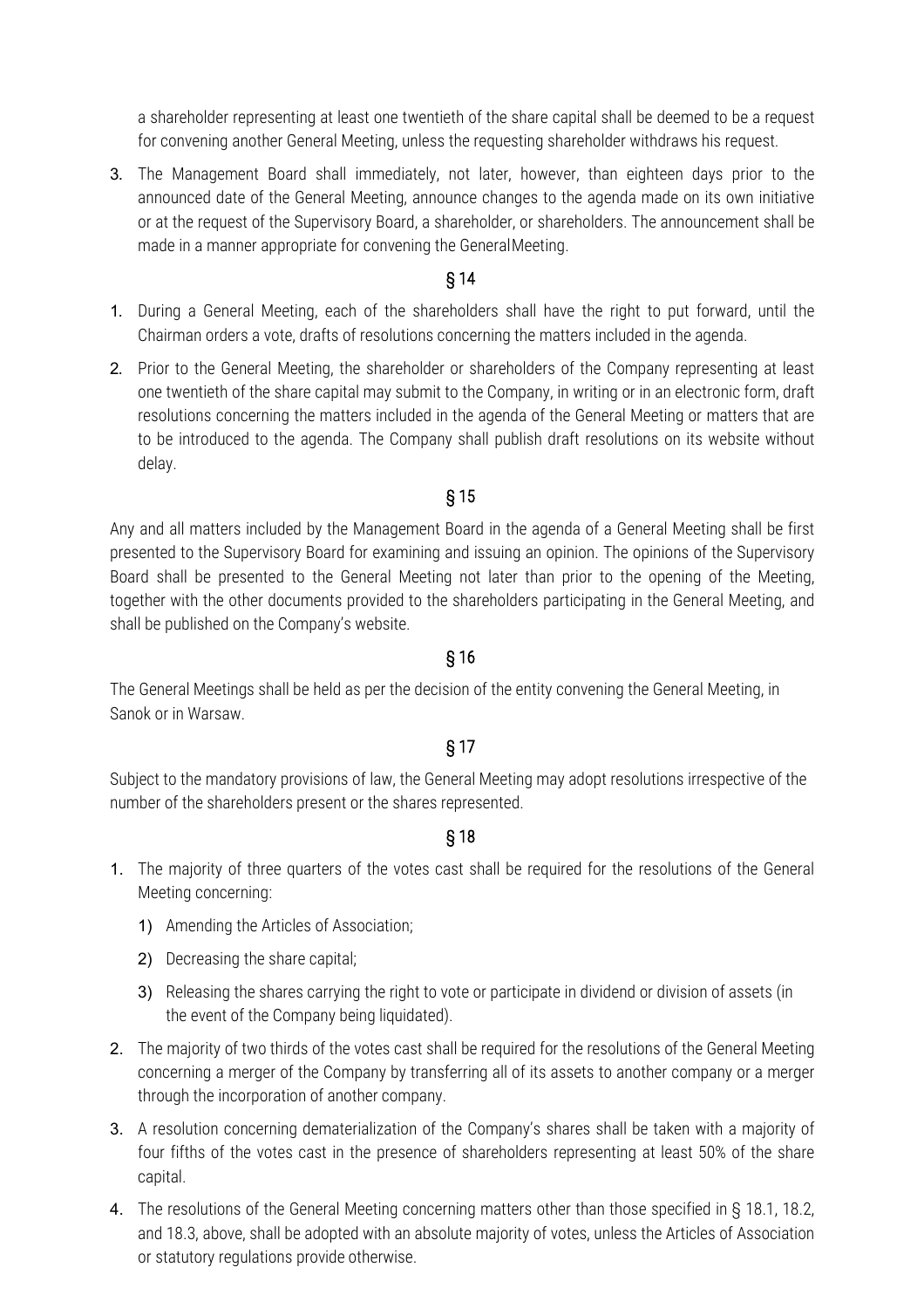- 1. Voting at the General Meeting shall be done by open ballot. Secret ballot shall be ordered when appointing or voting the requests for removal of the members of the Company's bodies, in matters of their personal liability towards the Company, and in personal matters or, with the exception of the cases in which open voting is required under statutory regulations, at the request of even a single shareholder present or represented at the General Meeting. A secret ballot shall not be ordered if statutory regulations provide for a roll-call vote.
- 2. The General Meeting shall be opened by the Chairman of the Supervisory Board or, should the Chairman be absent or idle, by the Vice Chairman (Deputy Chairman) of the Supervisory Board. Subsequently, the Chairman of the Meeting shall be appointed from among those entitled to vote. Should both the Chairman and the Vice Chairman (Deputy Chairman) of the Supervisory Board be absent, the Meeting shall be opened by the President of the Management Board or the person appointed by the Management Board.
- 3. The competences of the General Meeting shall include, in addition to other matters reserved for it in accordance with statutory regulations or the Articles of Association, adopting resolutions in the following matters:
	- 1) Examining and approving the Management Board's report on the Company's operations and the financial statements for the previous financial year and acknowledging the fulfilment of duties by the members of the Company's bodies;
	- 2) Distribution of profit and coverage of loss;
	- 3) Decisions concerning claims for redress of the damage done when incorporating the Company or exercising management or supervision;
	- 4) Disposing of or leasing the enterprise or an organized portion thereof and establishing limited property rights over them;
	- 5) Redemption of shares;
	- 6) Issue of bonds;
	- 7) Issue of warrants;
	- 8) Creating supplementary capitals and deciding on their use or the manner of their use, except for those supplementary capitals the obligation to create which and the purposes of which are specified in the applicable legal regulations;
	- 9) Dividing the Company, merging the Company with another company, liquidating or winding up the Company;
	- 10) Adopting and removing from office the Members of the Supervisory Board, including the Chairman of the Supervisory Board and the Vice Chairman (Deputy Chairman) of the Supervisory Board;
	- 11) Determining the principles of remunerating the Members of the Supervisory Board.
- 4. Acquisition or disposition of real property, perpetual usufruct or a share in real property or perpetual usufruct by the Company shall not require the resolution of the General Meeting referred to in Article 393.4 of the Commercial Companies Code.

### **VI.** SUPERVISORY BOARD

#### § 20

1. Subject to the provisions of § 20.4, below, the Supervisory Board shall be composed of between 5 and 7 members.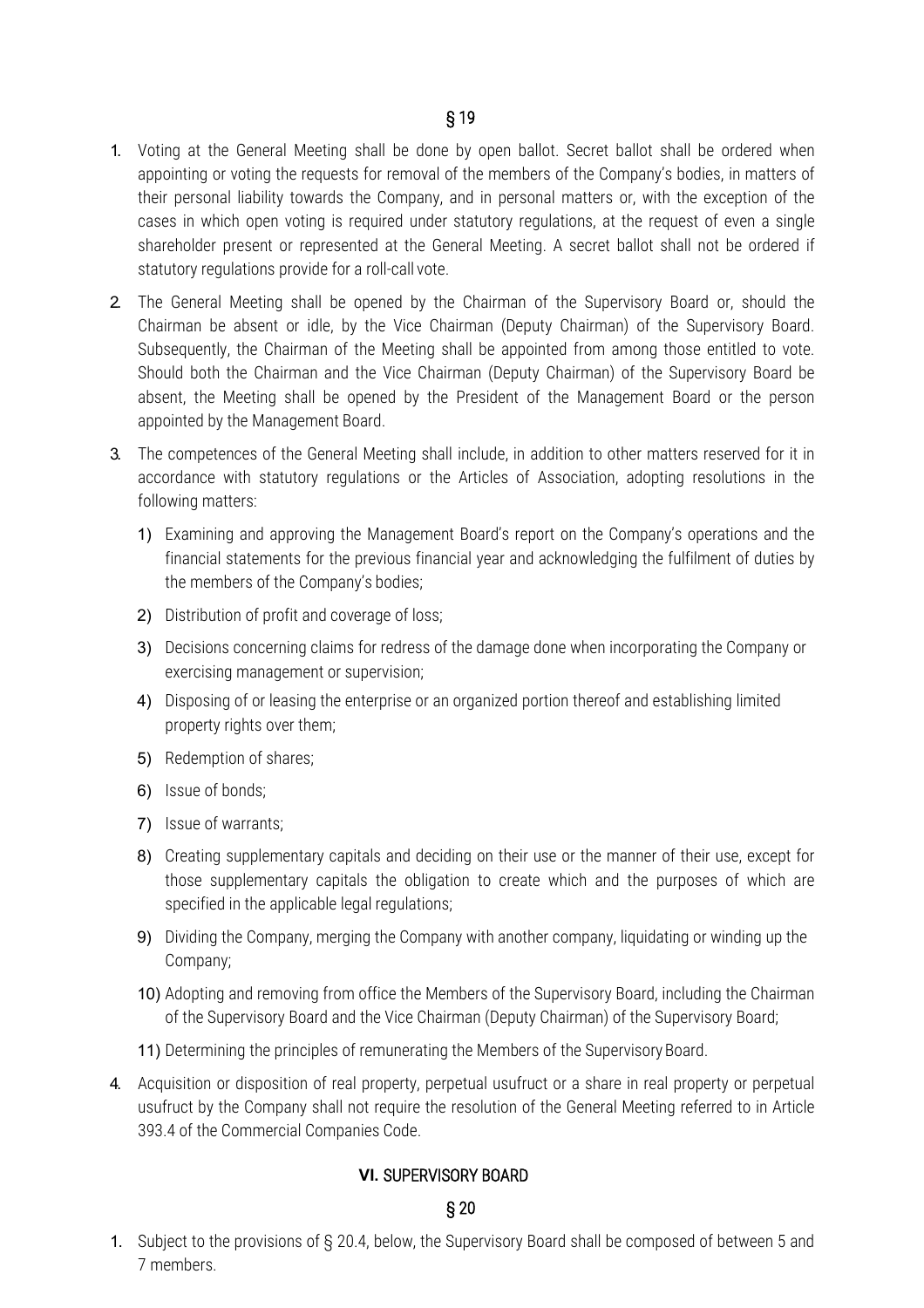- 2. The Members of the Supervisory Board shall be appointed for a joint 3-year (three-year) term of office.
- 3. At least one of the Members of the Supervisory Board shall have qualifications in accounting or financial revision, as defined in and in accordance with the requirements of the Act of 7 May 2009 on Statutory Auditors and Their Professional Organisation, the Entities Authorised to Review Financial Statements, and Public Supervision.
- 4. If appointed by means of voting in separate groups, the Supervisory Board shall be composed of five Members.
- 5. The Members of the Supervisory Board, including the Chairman and the Vice Chairman (Deputy Chairman) of the Supervisory Board shall be appointed and removed from office by the General Meeting.
- 6. The request for appointing a Member of the Supervisory Board shall be made to the Management Board, and if the request is made at the General Meeting convened to appoint the Supervisory Board, the request, to be valid, should be made to the Chairman of the General Meeting immediately once the Chairman has been appointed, not later, however, than prior to the vote on the appointment of the Members of the Management Board. Each of the requests shall be voted separately. The request for appointing a Member of the Supervisory Board shall be accompanied by a representation of the candidate in which he agrees to become a Member of the Supervisory Board, his CV, and his representation on no criminal record in terms of criminal offences that, in accordance with the applicable regulations, exclude the possibility of serving as a Member of a Supervisory Board.
- 7. If, as a result of expiration of the mandate of a Member of the Supervisory Board, the number of the Members of the Supervisory Board is lower than the minimum number specified in § 20.1, above, the Management Board shall immediately convene a General Meeting in other to supplement the Supervisory Board. If the Supervisory Board is appointed by means of voting in groups, a supplementary vote shall not be held, but all of the Members of a new Supervisory Board shall be appointed.

## § 21

- 1. The Chairman of the Supervisory Board, and in his absence, the Vice Chairman (Deputy Chairman) of the Supervisory Board, shall convene the meetings of the Supervisory Board by means of a written invitation sent not later than seven days prior to the planned date of the meeting and shall chair such meetings.
- 2. The time limit specified in § 21.1, above, may, in justified cases, be shortened by the Chairman of the Supervisory Board.
- 3. The subject of the first meeting of the Supervisory Board shall not be the adoption of resolutions in the matters referred to in § 25.2.5 of the Articles of Association, except for resolutions concerning the appointment of a Member or Members of the Management Board in the event where the Company's Management Board is composed of a number of Members smaller than required under the Articles of Association. The next meeting of the Supervisory Board shall not be held earlier than seven days from the first meeting of the Supervisory Board; until then, the Supervisory Board may adopt resolutions following the procedure specified in § 24.2.4 of the Articles of Association, subject to the limitations specified in these provisions.

## § 22

The Members of the Supervisory Board shall perform their duties personally.

## § 23

1. The Supervisory Board shall meet as needed, at least once a quarter.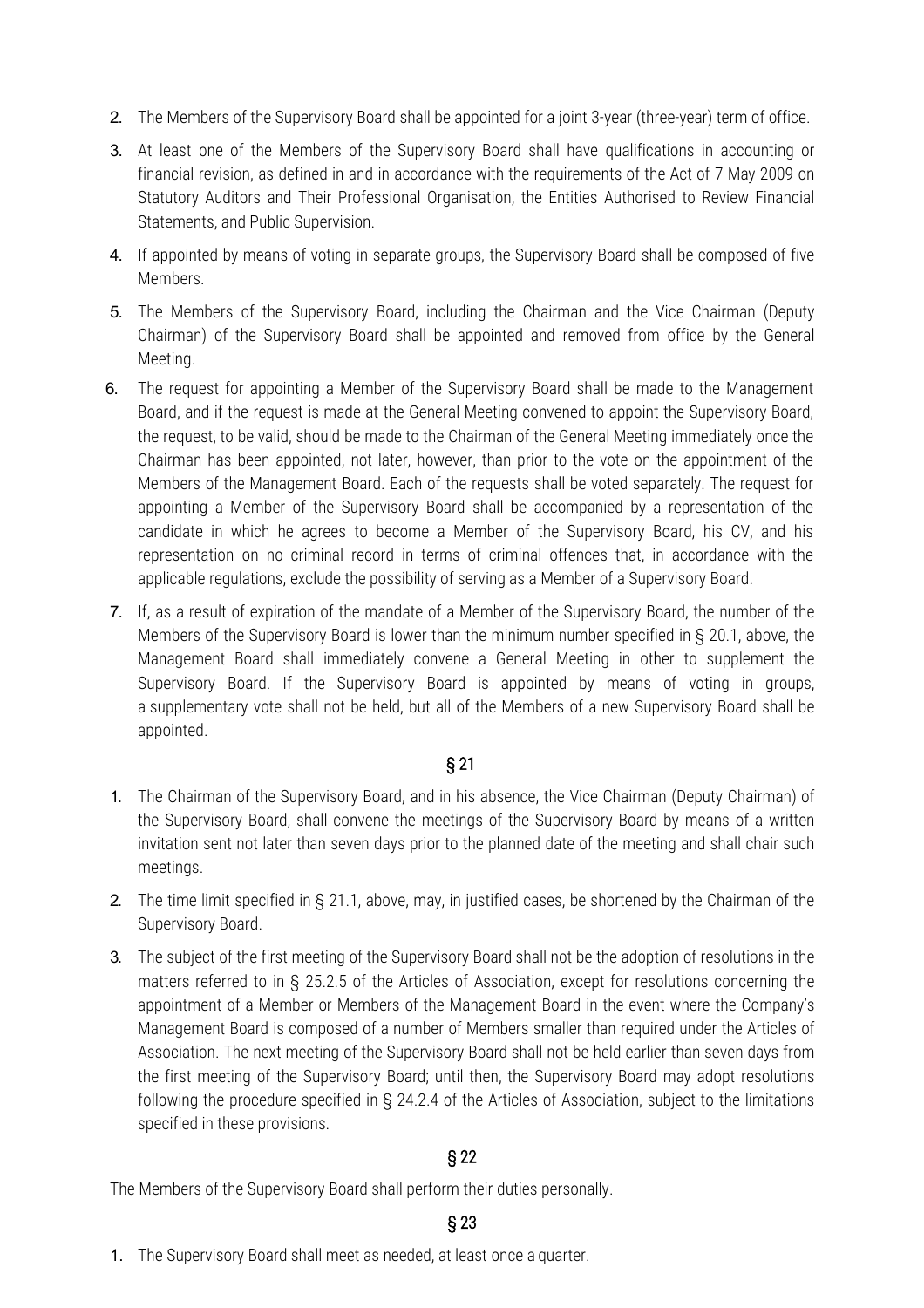2. The Management Board or two Members of the Supervisory Board shall have the right to request the convening of a meeting of the Supervisory Board, specifying the proposed agenda. The Chairman of the Supervisory Board, and in his absence, the Vice Chairman (Deputy Chairman) of the Supervisory Board, shall convene the meeting on a date not later than two weeks from receiving the request. If the Chairman of the Supervisory Board fails to convene a meeting of the Supervisory Board in accordance with this § 23.2, the requesting party shall have the right to convene the meeting on their own, specifying the date, place, and proposed agenda. The subject of the meeting of the Supervisory Board shall be the affairs specified in the request. The meeting shall be chaired by the Member of the Supervisory Board specified by the Members of the Supervisory Board who requested the convening of the meeting of the Supervisory Board, and if the request was made by the Management Board, then by the Member of the Supervisory Board specified by the ManagementBoard.

- 1. Subject to the provisions of §§ 24.2, 24.4, and 25.5, below, for the resolutions of the Supervisory Board to be valid, all of its Members should be invited in writing and at least 50% of the Members should be present at the meeting, including the Chairman of the Supervisory Board and the Vice Chairman (Deputy Chairman) of the Supervisory Board;
- 2. Subject to the provisions of Article 388 § 4 of the Commercial Companies Code, the resolutions of the Supervisory Board may be adopted using means of direct communication over a distance, provided that all of the Members of the Supervisory Board have been informed about the contents of the draft resolution.
- 3. The resolutions of the Supervisory Board adopted following the procedure specified in § 24.2 shall be presented during the next meeting of the Supervisory Board, together with the result of the vote.
- 4. Subject to the provisions of Article 388 § 4 of the Commercial Companies Code, a resolution of the Supervisory Board may be adopted following the written procedure, provided that all of the Members of the Supervisory Board have been informed about the contents of the draft resolution. Casting a vote shall take place by signing the resolution document (in the event of voting for its adoption) or placing on the resolution document a representation on voting against its adoption or on abstaining from voting.
- 5. Subject to the provisions of Article 388 § 4 of the Commercial Companies Code, the Members of the Supervisory Board may participate in adopting the Board's resolutions by voting in writing via another Member of the Supervisory Board. Voting in writing cannot concern the matters introduced to the agenda during the meeting of the Supervisory Board.
- 6. The written procedure referred to in § 24.4 may be used by the Supervisory Board to adopt resolutions in an electronic form using means of communication over a distance, provided that a secure electronic signature verified with a valid qualified certificate is used. In such case, the requirements specified in § 24.4 shall apply.
- 7. Subject to the provisions of § 25.10, below, the meetings of the Supervisory Board may take place using means of direct communication over a distance, and the resolutions adopted following this procedure shall be valid if all Members of the Supervisory Board have been informed about the contents of the draft resolutions.
- 8. The resolutions of the Supervisory Board shall be adopted with a simple majority of votes. In the event of a split vote, the vote of the Chairman of the Supervisory Board shalldecide.
- 9. The resolutions of the Supervisory Board shall be voted in open ballot, except for the resolutions concerning the matters referred to in §§ 25.2, 25.5, and 25.7, for which secret ballot shall be obligatory.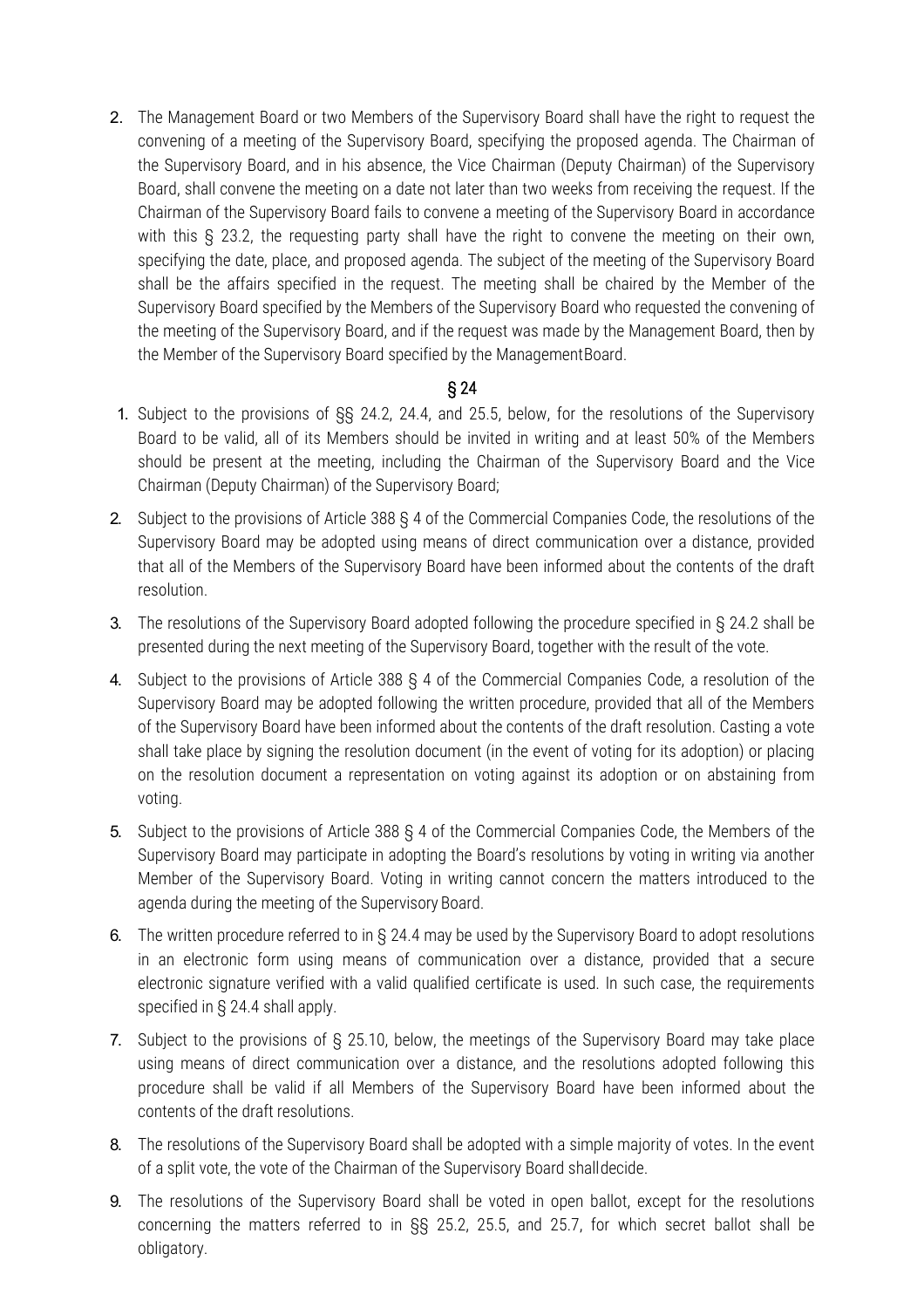- 10. The Supervisory Board shall adopt the Bylaws of the Supervisory Board that shall specify its organisation and the manner of carrying out activities.
- 11. The Supervisory Board may delegate its Members to independently carry out certain supervisory activities the scope of which is specified in the resolution of the Supervisory Board regarding delegating a Member of the Supervisory Board, and may appoint, for this purpose, temporary commissions from among the Members of the Supervisory Board. The scope of the activities of a given commission shall be specified in the resolution of the Supervisory Board regarding the appointment this commission. The Members of the Supervisory Board delegated to independently carry out certain supervisory activities shall submit a report on these activities to the Supervisory Board during the next meeting of the Supervisory Board, having carried out any such activities.

- 1. The Supervisory Board shall exercise permanent supervision over the operations of the Company in all areas of its business.
- 2. The competences of the Supervisory Board shall include, in addition to other matters reserved for it in accordance with statutory regulations or the Articles of Association, the following:
	- 1) Evaluation of the Management Board's report on the Company's operations and the financial statements for the previous financial year in terms of their compliance with the books, documents, and the actual state of affairs;
	- 2) Evaluation of the Management Board's requests concerning the distribution of profit or the coverage of loss;
	- 3) Submission to the General Meeting of an annual written report on the evaluations referred to in § 25.1 and 25.2, above;
	- 4) Concluding, terminating, and amending agreements with the Members of the Management Board and specifying the terms and conditions of remunerating them and the value of the remuneration;
	- 5) Appointing, suspending, and removing from office the President of the Management Board, the Members of the Management Board, or the entire Management Board, as well as deciding on cancelling the suspension;
	- 6) Accepting requests from the Management Board in terms of acquiring and taking up shares of companies, as well as the participation of the Company in other companies – the Supervisory Board shall specify up to what amount, on what terms and conditions, and following what procedure the Management Board may carry out the above activities without an obligation to obtain approval from the Supervisory Board;
	- 7) Delegating the Members of the Supervisory Board to temporarily perform the function of the Members of the Management Board that were removed from office, resigned, or are unable to perform their functions for other reasons;
	- 8) Selecting the entity authorized to review the financial statements that will be entrusted with reviewing the Company's annual financial statements;
	- 9) Specifying the consolidated text of the Articles of Association if amendments aremade;
	- 10) Expressing consent to acquiring and disposing of real property, perpetual usufruct, or shares in real property or perpetual usufruct;
	- 11) Expressing consent to payment of advances towards the expected dividend;
	- 12) Approving the long-term Company development plans and annual financial plans produced by the Management Board;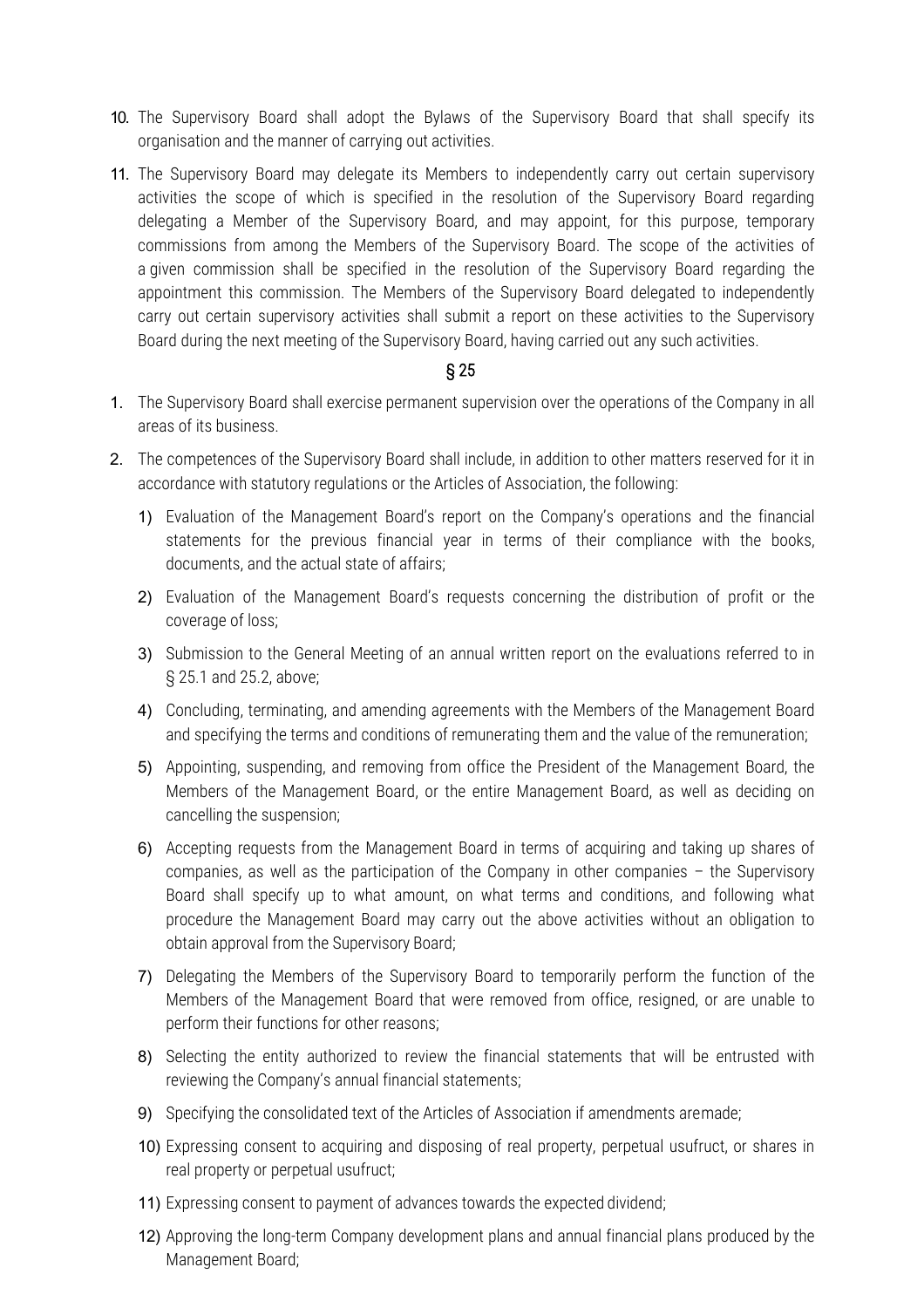- 13) Approving the annual and the quarterly budget;
- 14) Approving the expenses not included in the approved budget and exceeding the ordinary course of the Company's business, with a value in excess of USD 100,000 (one hundred thousand) or an equivalent thereof as per the average USD exchange rate published by the National Bank of Poland on the day of the Management Board presenting the relevant request to the Supervisory Board;
- 15) Expressing consent to selling the Company's assets worth in excess of 10% of the net value of the tangible assets, except for those that constitute inventory that is marketable in the course of ordinary business;
- 16) Expressing consent to taking out long-term loans and borrowings not provided for in the budget, other than trade credits taken out in the course of the Company's ordinary business, as well as granting sureties and guarantees not provided for in the budget and encumbering assets to an extent not provided for in the budget;
- 17) Expressing consent to employing advisors and other externals (except for statutory auditors) in the capacity of consultants, lawyers, or agents, if the annual costs of engaging such persons were to exceed USD 50,000 (fifty thousand) or an equivalent thereof as per the average USD exchange rate published by the National Bank of Poland on the day of the Management Board presenting the relevant request to the Supervisory Board;
- 18) Expressing consent to contracting obligations not provided for in the budget and exceeding the ordinary course of the Company's business, the value of which exceeds USD 100,000 (one hundred thousand) or an equivalent thereof as per the average USD exchange rate published by the National Bank of Poland on the day of the Management Board presenting the relevant request to the Supervisory Board;
- 19) Approving the Bylaws of the Management Board;
- 20) Examining and issuing opinions on the matters introduced by the Management Board to the agenda of the General Meeting.

### **VII.** THE MANAGEMENT BOARD

#### § 26

- 1. The Management Board shall be composed of between three and seven members, including the President of the Management Board.
- 2. The Supervisory Board shall appoint the President of the Management Board and, at the request of the President of the Management Board, the other Members of the Management Board.
- 3. The Members of the Management Board, including the President of the Management Board, shall be appointed for a joint three-year term of office.

- 1. The Management Board shall exercise any and all rights in terms of managing the Company, except for the rights reserved for the other bodies of the Company under statutory regulations or the Articles of Association. The President of the Management Board shall manage the work of the Management Board. The responsibilities of the particular Members of the Management Board shall be specified by the President of the Management Board.
- 2. The resolutions of the Management Board shall be adopted with a simple majority of votes. In the event of a split vote, the vote of the President of the Management Board shalldecide.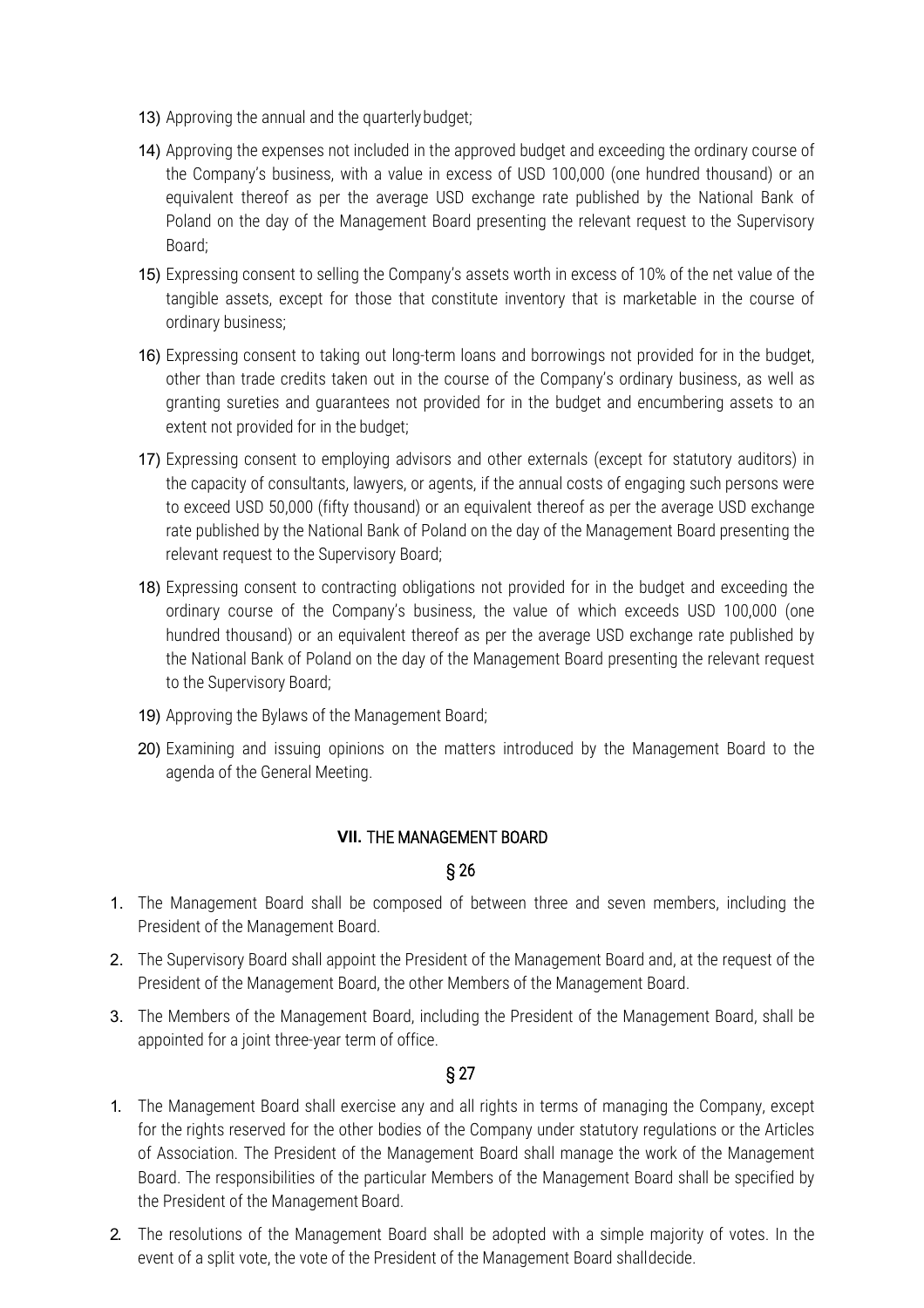3.The Management Board shall make decisions in the form of resolutions adopted in the presence of at least 50% of the Members of the Management Board. Resolutions shall be adopted exclusively in the presence of the President of the Management Board or a person appointed to manage the work of the Management Board in the absence of the President of the Management Board.

- 4. Subject to the provisions of § 27.1, below, the Management Board may adopt resolutions following the written procedure if the President of the Management Board consents thereto. A resolution adopted following this procedure shall be valid if all of the Members of the Management Board received a draft resolution and a justification thereof. It shall be deemed that a resolution is adopted on the day of the absolute majority of votes being cast in favour of the resolution.
- 5. The written procedure referred to in § 27.4, above, may also be used by the Management Board to adopt resolutions in an electronic form using means of communication over a distance, including with the use of a secure electronic signature verified with a valid qualified certificate. In such case, the requirements specified in § 27.4, above, shall apply.
- 6. Subject to the provisions of § 27.7, below, the meetings of the Management Board may take place using means of direct communication over a distance, and the resolutions adopted following this procedure shall be valid if all Members of the Management Board have been informed about the contents of the draft resolutions.
- 7. The procedures of work of the Management Board and the matters that may be entrusted to the particular Members of the Management Board, as well as the matters that require a resolution of the Management Board and the matters with respect to which resolutions of the Management Board cannot be adopted following the procedure specified in § 27.4 or 27.6, above, shall be specified in detail in the Bylaws of the Management Board. The Bylaws of the Management Board shall be adopted by the Management Board and approved by the Supervisory Board.

## § 28

- 1. Two Members of the Management Board acting jointly or one Member of the Management Board acting jointly with a holder of procuration shall have the right to make declarations of will and sign on the behalf of the Company.
- 2. Attorneys-in-fact may be appointed to carry out, independently or jointly, activities of a given type or particular activities, to the extent of their power of attorney.

- 1. The conclusion, amendment, or termination of an employment contract or another agreement between the Company and a Member of the Management Board and the specification of the principles of remunerating and the amount of remuneration of a Member of the Management Board shall require a resolution of the Supervisory Board. In such agreements, the Company shall be represented by the Supervisory Board, on behalf of which, under an authorisation granted in each individual case in a resolution, the Chairman or the Vice Chairman (Deputy Chairman) of the Supervisory Board shall sign or make a declaration of will in another manner.
- 2. The provisions of § 29.1 shall not exclude the possibility of the General Meeting appoint an attorneyin-fact to carry out the activities specified in the power of attorney.